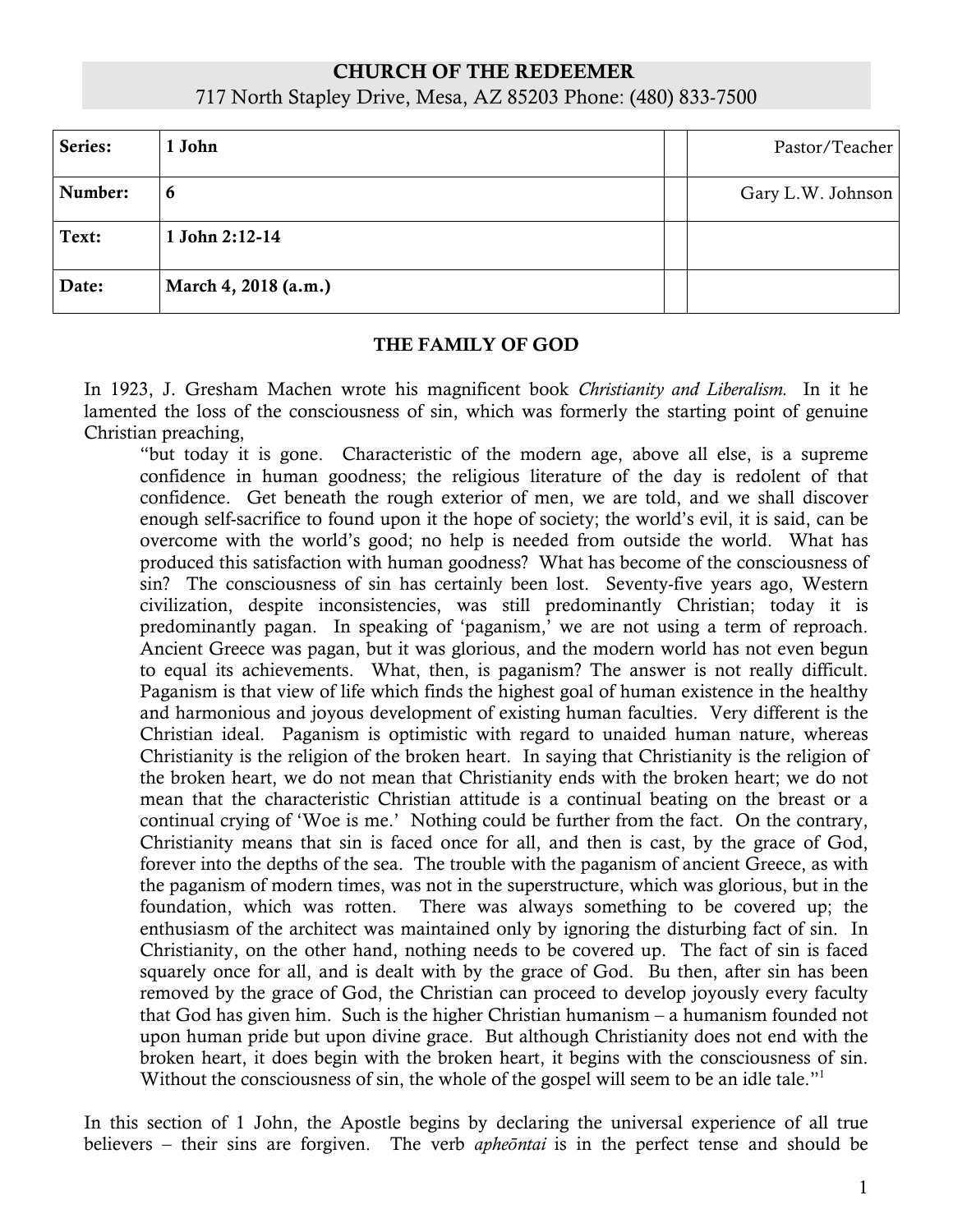translated "have been forgiven," as in the NASB. How are sins forgiven? John has already told us in 1:7, "The blood of Jesus Christ His Son cleanses us from all sin" by making propitiation for our sins (2:2). Rightly did Calvin proclaim, "Without this assurance there would be only a transient and sketchy sort of religion. In fact, those who pass over the free remission of sins and dwell on other things build without a foundation. But John means that nothing is more suitable to stimulate men to fear God than when they are properly taught what blessings Christ has brought them, as Paul beseeches them by the bowels of God's mercies (Phil. 2:1)."<sup>2</sup>

- I. THEIR IDENTITY. John addresses believers in general by referring to them as "little children." The word *teknia* in v. 12 is a different word than the one translated "little children," *paidia* in v. 13. F. F. Bruce points out that, "both nouns take their precise meanings from their correlation in the two contexts with 'fathers' and 'young men,' they must be synonymous, indicating a more restricted group than the general 'my little children' (*teknia*) of verses 1 and 28 or 'little children' (*paidia*) of verse 18."3 The term *teknia* refers to the whole body of believers as members of the family of God. The emphasis is upon kinship, whereas *paidia* denotes the concept of subordination
	- A. *Children.* "John, then, addresses his readers as children, just as he does elsewhere in the Epistle, to express their need of instruction and their state of dependence upon God and upon teachers such as himself. They are people whose sins have been forgiven; they have fulfilled the condition laid down in 1:9, and as a result of their confession of their sin, they know the joy of forgiveness. Forgiveness, however, does not depend on human confession in the sense that this secures favor and pardon from God; it is granted 'on account of his name,' a phrase which directs our minds back to what John has said about the blood of Jesus and his role as advocate and offering for sin (1:7; 2:1f.), and which also leads forward to the need for belief in his name (3:23; 5:13). The act of forgiveness is expressed by a perfect tense; John is thinking of the conversation for his readers, whereas in 1:9 his thought was more of the continual forgiveness for which the Christian daily prays. If John is thinking here of new converts, the appropriateness of this statement is manifest. The experience of forgiveness is the center of the Christian experience of conversion. 'No man can properly rank as a Christian, in the sense of the New Testament, who has not received the forgiveness of sins, or who is not conscious that through its impartation something has happened of decisive moment for his relation to God,' wrote H. R. Mackintosh."<sup>4</sup>
	- B. *Younger Christians.* The notion of believers at different stages of spiritual development does seem to be the flow of John's thought, as Marshall points out, "the characteristics to which John refers are in each instance particularly relevant to the group which is being addressed: the young convert would be specially conscious of God's forgiveness (where knowledge of the Godhead, shared with the fathers, is alluded to in place of 'forgiveness'); the mature Christian would know God in a deep way; and growing believers would have the spiritual motivation and strength to conquer the evil one."<sup>5</sup>
	- C. *Seasoned Christians.* John reminds the "fathers" in the faith of their growth in the knowledge of God. This knowledge, unlike the claim of the gnostics, is not one of speculation but one that has as its goal spiritual maturity in Christ.

NOTE: What does it mean to overcome (conquer) the evil one? "The idea of conquering evil is introduced for the first time in 1 John at this point. Here it leads into an appeal to resist worldliness (vv. 15-17; cf. 5:4-5). But the next time victory is mentioned in this letter (at 4:4), the thought of resisting *false teaching* is included (*kai nenikēkate autous*, 'you have defeated them;' that is, 'you have successfully resisted those who were propagating heretical doctrines'); and it is therefore